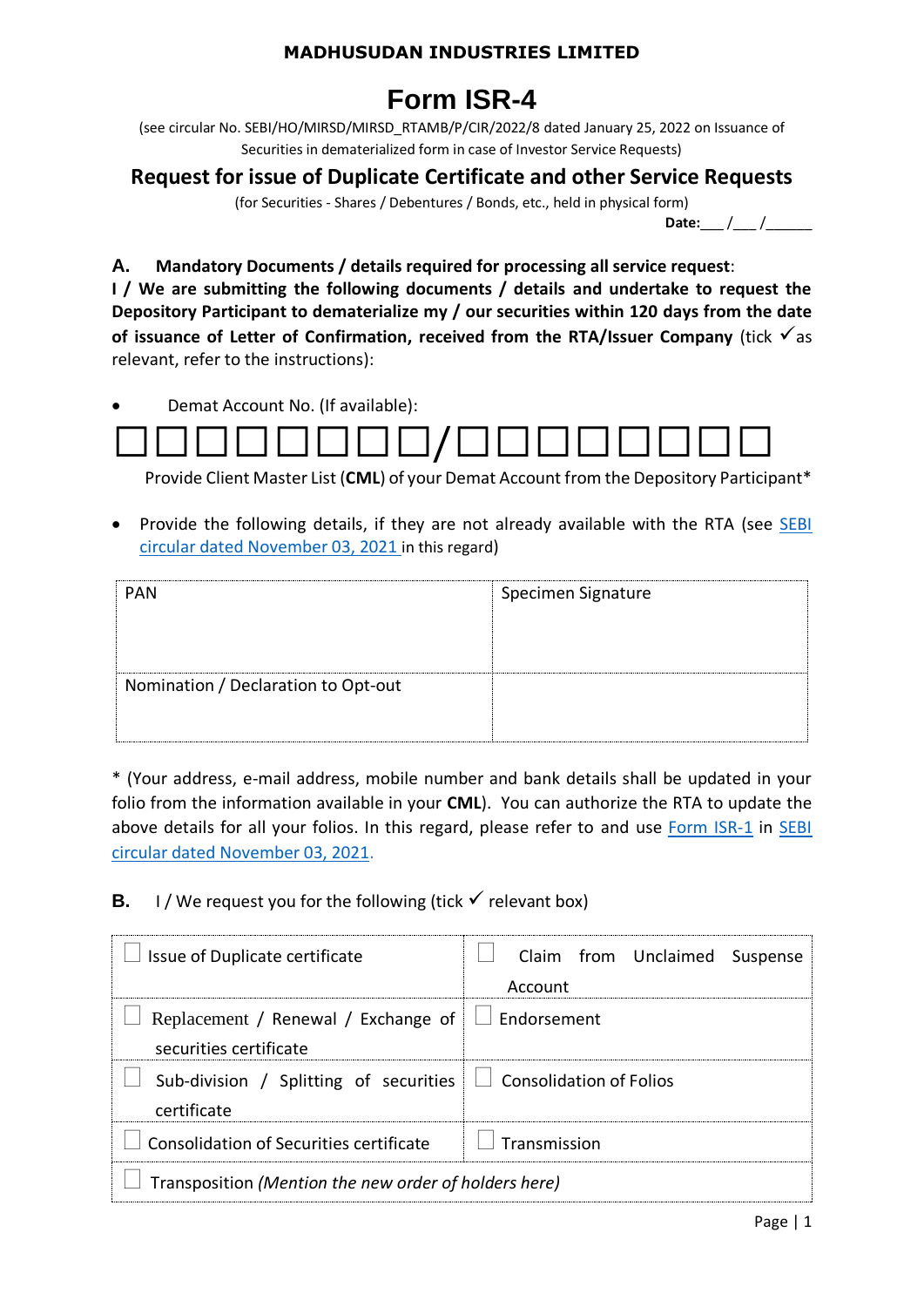### **MADHUSUDAN INDUSTRIES LIMITED**

| Name of the Issuer Company | <b>MADHUSUDAN INDUSTRIES LIMITED</b> |  |  |
|----------------------------|--------------------------------------|--|--|
| <b>Folio Number</b>        |                                      |  |  |
| Name(s) of the security    | 1.                                   |  |  |
| holder(s) as per the       |                                      |  |  |
| certificate(s)             | 2.                                   |  |  |
|                            |                                      |  |  |
|                            | 3.                                   |  |  |
|                            |                                      |  |  |
| Certificate numbers        |                                      |  |  |
| Distinctive numbers        |                                      |  |  |
|                            |                                      |  |  |
| Number & Face value of     |                                      |  |  |
| securities                 | shares of Rs. 5/- Each               |  |  |

### **C. I / We are enclosing certificate(s) as detailed below\*\*:**

\*\* Wherever applicable / whichever details are available

#### **D. Document / details required for specific service request:**

 $I.$   $\Box$  Duplicate securities certificate

#### II. Claim from Unclaimed Suspense Account

| Securities claimed | (in numbers) |
|--------------------|--------------|
|                    | (in words)   |

- III.  $\Box$  Replacement / Renewal / Exchange of securities certificate (that is defaced, mutilated, torn, decrepit, worn out or where the page on the reverse is fully utilized)
- IV. Endorsement
- $V.$   $\square$  Sub-division / Splitting of securities certificate
- $VI.$   $\Box$  Consolidation of securities certificate/Folios
- VII.  $\Box$  Transmission
- VIII. **Transposition**

*Provide / attach original securities certificate(s) for request for item numbers III to VIII above.*